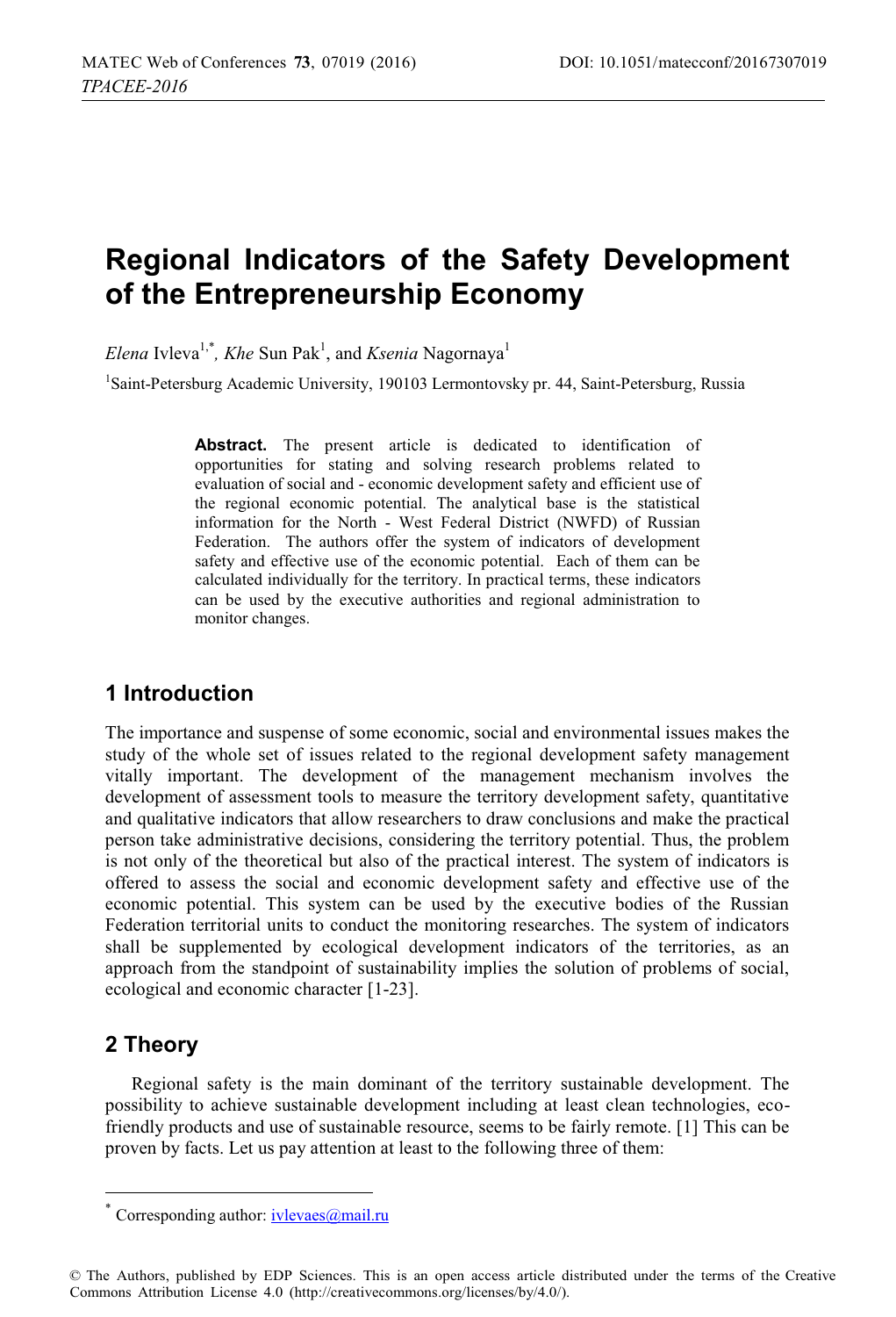1. Opposite trends of economic and environmental cycles.

2. Mismatch of factors that determine economic and ecological components of sustainable economic growth, including the regional one.

3. Economic and ecological subsystems being developed in different directions, destabilizing the entire economic system.

This is the reality in which management decisions that determine the quality of life tomorrow are taken today.

In matters of sustainable development everything is controversial: theoretical feasibility, methodological argumentation, methodological support. The authors consider that the economic system does not aspire to a stability condition. This point of view is supported by the cycle theory [2]. Interrelation of development and safety is confirmed in the research papers of many authors, including ones of A. D. Ursul and A.L. Romanovich [3] and American scientist George Kirschner [4].

## **3 Results**

The system of indicators is determined to assess not only the approach of the individual territorial development path to the level of safety, but also the effectiveness of managing this process on the principles of sociological, ecological and economic balance. To assess the level of social and economic safety of territories the system of 14 indicators is used (see. Table 1). It is necessary to explain the indicator stating "the ratio of financial assistance to the region from the federal budget to the volume of federal budget revenues received from the region." The latter is represented by a different phrasing due to the lack of information: the ratio of financial assistance to the region from the federal budget to the volume of revenues of the regional budget. The overall list of indicators includes also the innovative development index, introduced by the Institute for Statistical Studies and Economics of Knowledge of "Higher School of Economics", that reflects the level of scientific potential, social and economic status, openness of the government, and other indicators of the territorial units of the Russian Federation. The average median index of groups characterized by average, maximum and minimum figures for the period under review represents the threshold. The system of indicators presented in the article by I.E. Denezhkina, D. Suzdaleva [6] was used when preparing indicators to measure the economic safety of the regional development. Figures presented in the Moscow Government Decree № 707-RP "About approval of the Concept of complex safety of the city of Moscow"" [11] as of April 16th, 2010 can be used as basic indicators to measure the social safety of the regional development. These indicators include the following ones: the ratio of expenditures on social programs to the gross regional product (GRP), the ratio of incomes between the richest 10% and the poorest 10% of population groups, the proportion of the population below the poverty threshold, the ratio of minimum and average salaries, the crime rate (number of crimes per 100 thousand of population), the population life expectancy, the level of the population distrust to the authorities. We consider it important to add the following indicator to the proposed ones: "The amount of damage caused to the society as a result of corrupt activities of state and municipal employees." According to Rosstat (the Federal State Statistics Service), within the last few years there were significant changes in the structure of the layer of the richest: the share of wealthy officials (that determine the redistribution of wealth) rose, forcing out business people and professionals.

It is widely known that the multi-criteria assessment of safety includes the assessment of the economic potential of the region and determination of potential use effectiveness. The economic potential determines the material base for safe development of the territory. The search for reserves by the main factors affecting the level of regional safety is carried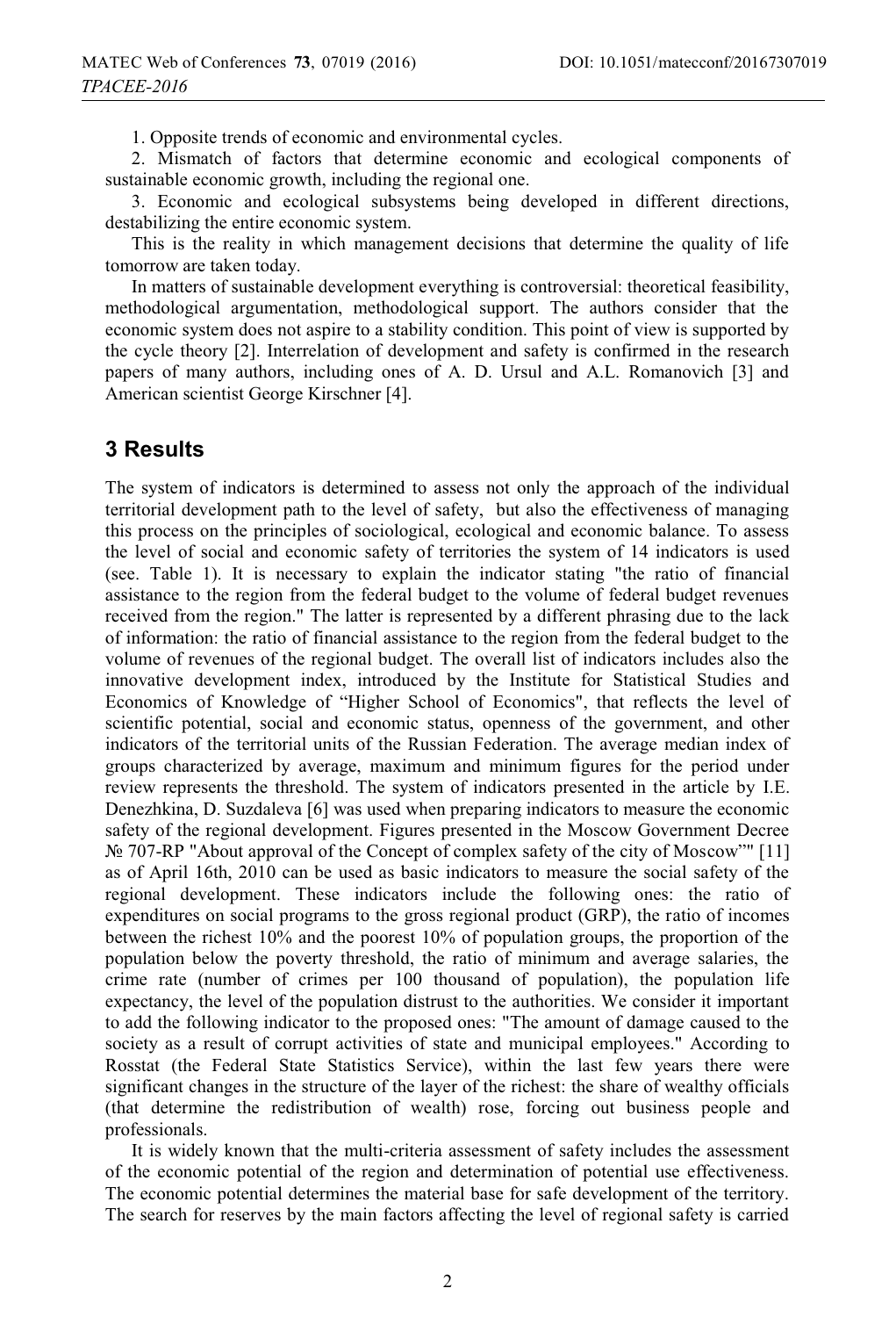out to determine the effectiveness of the territory economic potential use. The following parameters are used for assessment: return on investment (the ratio of GRP to investment in the fixed capital), return on taxes (the ratio of tax revenues from the territory to the volume of GRP), return on assets, profitability of fixed assets, productivity, capital-labor ratio, return on wages and return on amortization [13].

Selection of indicators for assessment of the social and economic safety of the regional development in the North-West Federal District in 2013 is represented in the Table 1. It was used for the first time in the article [14].

 St.Petersburg can be highlighted by the highest GDP per capita in comparison with the world average of 41% (the highest level of this indicator in the world as of 2013 is in Luxembourg - 6,091,568 rubles). The lowest indicator is in the Pskov region (2.7%).

The highest capital consumption level is registered in the Komi Republic (46.2%). The lowest value for this indicator is, however, registered in the Leningrad Region (32.4%) as this region has been characterized by the high level of investment activity for many years. The capital consumption figure in all districts of this region is below the threshold value.

In terms of the ratio of investment to GRP the Komi Republic stands out from the other regions - 40.6%. The mining industry, wood processing industry, chemical industry and mechanical engineering have contributed to these results. As of 2013 by this indicator the Komi Republic outperformed the Leningrad Region that had been the leader in this field for years. The lowest rate of this indicator is determined in Saint - Petersburg (19%) and the Republic of Karelia (19.4%) [10]. These values are below the threshold.

Saint - Petersburg belongs to the group of regions with high innovation activity (0.5382). The lowest index is in the Pskov Region - 0.2324. The Pskov Region belongs to the group of regions with moderate innovative activity [5].

The lowest unemployment rate is observed in Saint - Petersburg - 1.5%, while the highest is in the Komi Republic -7.1. In recent years there has been a significant decrease of employment in the electricity, coal (closure and liquidation of unprofitable mines) and gas industries, the pulp and paper industry and other industries. The unemployment rate in all other regions is well below the threshold.

The volume of the federal budget financial assistance to Saint - Petersburg accounts for 0.07% of the regional budget income - the factor indicates financial independence of the city from the center. It is the lowest rate in the district, while the highest one  $(0,41\%)$  is in the Pskov Region. Evidently this region has a high level of a debt burden  $-72.4\%$ . In our opinion, in parallel with the indicator "ratio of financial assistance from the federal budget to the region to the volume of the regional budget revenues» we need to use another indicator - the amount of the debt burden. The level of a debt burden of the district regions is the highest in the Republic of Karelia - 96,3% [8]. They are equal to own revenues and financial assistance from the federal budget accounts for 34%.

The ratio of expenditures on social programs to the GRP is the highest in the Arkhangelsk Region - 32.5%, exceeding the threshold value (20%). The share of social expenditures of the regional consolidated budget compounds 67% in the general amount of expenditures, the level of a debt burden in the region is 62%, the volume of the federal budget financial assistance is 23% of the regional budget income. This situation will necessarily lead to reduction not only in non-social expenditures, but also in expenditures on social programs. The value of this indicator for other regions of the district doesn't not exceed the threshold.

 The ratio of incomes of 10% of the richest population groups and 10% of the poorest population groups in all regions of the district exceeds a threshold value (10: 1); the highest ratio is in St. - Petersburg (20.2: 1), in Russia (16.8: 1). "By the ratio of revenues to be distributed between the poorest and the richest, we have already passed the threshold of social safety", - says Jacob Dubenetsky, the Head of Investment Centre of the Institute of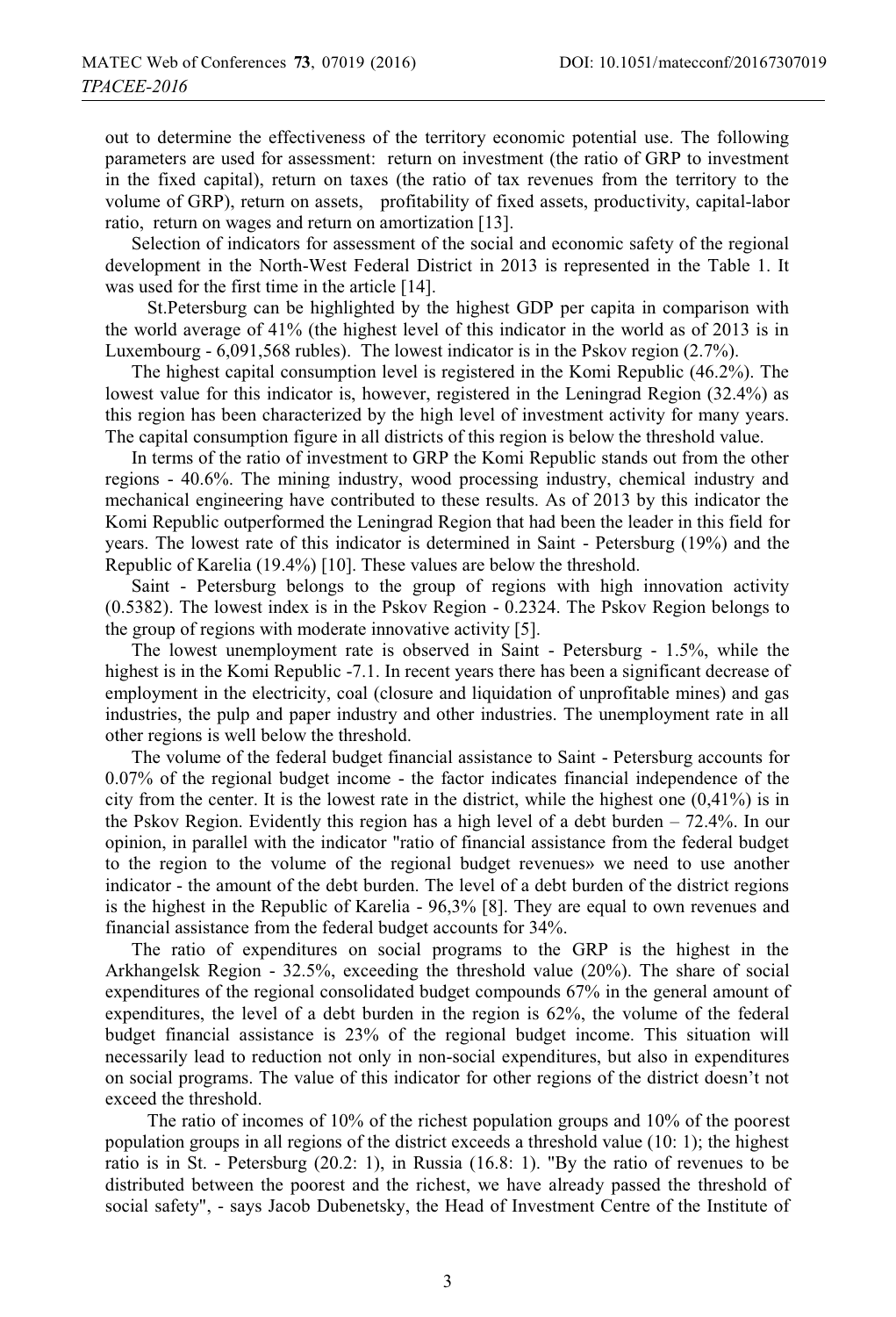Economic Forecasting. The share of the population living in poverty in all regions of the district exceeds the threshold value, with the exception of Saint - Petersburg (8.3%). A very high percentage of the poor is in the Pskov Region (16.9%). The region has a high level of a debt burden, the lowest index of innovative development and the volume of GRP per capita.

 The ratio of minimum and average wages in all the territorial units of the Russian Federation exceeds the threshold value (1: 3), the highest proportion is observed in the Komi Republic and Arkhangelsk Region that have the same value (1: 6). According to the data, the average salary in the Republic covers 4.2 minimum levels of subsistence, in the region –2.9 minimum levels of subsistence.

 The crime rate in all regions of the district is below the threshold (5-6 thousand per 100 thousand of inhabitants). The high crime rate is observed in the Komi Republic (2,377 thousand per 100 thousand of inhabitants). In the Republic there is the highest ratio of minimum and average wages. The level of capital consumption and the share of the population living below the poverty line exceeds the threshold of safety. The lowest rate is observed in Saint - Petersburg and the Leningrad Region - 1,100 and 1,105 thousand per 100 thousand inhabitants, respectively. In Russia this indicator is 1,476 thousand per 100 thousand inhabitants. The life expectancy rate of the population in all territorial units of the Russian Federation exceeds the lower limit of the threshold value. The lowest life expectancy rate is observed in the Pskov Region (67,2 years).

The level of public distrust to the authorities is very high in the Kaliningrad Region (79%), the Republic of Karelia (77%) and the Novgorod Region (82%). Only in three regions - Saint - Petersburg (17%), the Pskov Region (17%), and the Vologda Region  $(24%)$  this indicator is below the threshold value  $(20 - 25%)$ . In other regions the level of public distrust to the authorities is high (from 46 to 66%). The reasons are as follows: the low level of activity and effectiveness of the regional policy, poor implementation of demographic, social and family programs, poor quality of medical services (new technologies and equipment are not introduced, no kind of activity is led to achieve an accessible and quality health care in remote areas), few measures are taken to meet the cultural needs of the population [7].

The results are as follows:

1. There is a drop of the industrial production level not only in weak regions, but in the most developed ones, for example, in St. Petersburg – 8.2%.

2. A high degree of capital consumption is confirmed.

3. The investment activity of the regions is being reduced.

4. The debt burden of the regions increases.

5. By the level of capital consumption and the ratio of minimum and average wages, all territorial units of the Russian Federation passed the threshold of social safety.

6. The level of public distrust to the authorities is still very high.

Let us determine the task as follows: search of reserves and assessment of use of the regional economies potential.

Enhancement potential of the social and economic safety level of the regional development is determined by evaluating the effectiveness of the economic potential use by the indicators presented in Table. 2.

The highest returns on investment, the ratio of GRP to investments in fixed assets, are observed in St. Petersburg. The region executes major investment projects for construction of the central section of the road Western High-Speed Diameter and integrated development of the subway in the amount of 73 billion rubles. The volume of investments into development of the pharmaceutical cluster is 21.7 billion rubles. [9]. The lowest return on assets is in the Arkhangelsk Region, where in recent years there has been decrease in total amount of investments.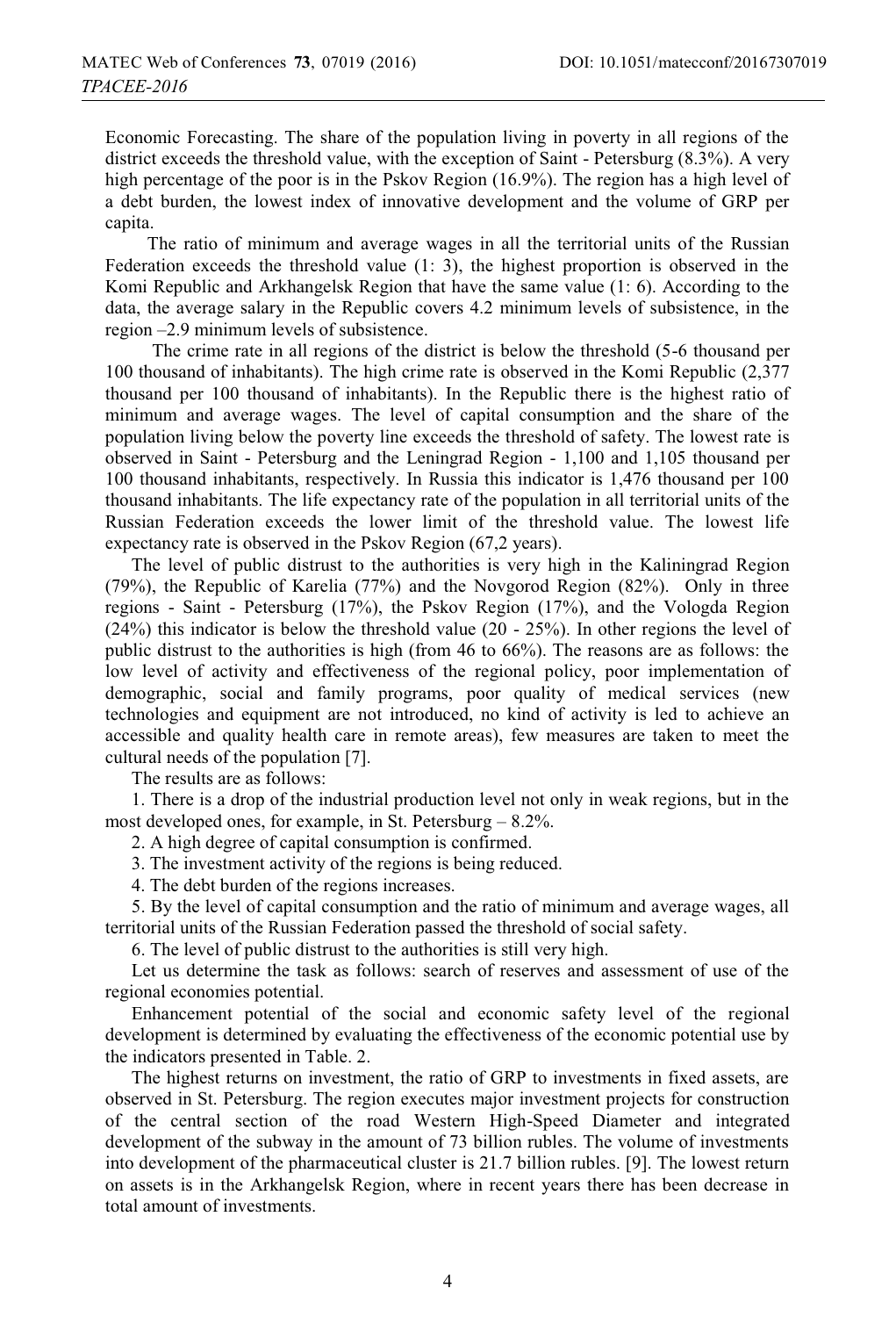The leader in the return on assets (1.05 rub.) is the Kaliningrad Region. Every year fixed assets are renewed in the region. The outsider by this indicator is the Murmansk Region (0.21 rub.), where the degree of capital consumption in 2013 increased by 26% in comparison with 2012.

 By the profitability of fixed assets the most advance region tends to be St. Petersburg (8.7%) with the highest capital productivity. The same cannot be said about the Pskov Region (0.77%), where the return on assets is the lowest. In the region there is the lowest volume of investment into fixed assets per capita among the territorial units of the Russian Federation.

The high capital-labor ratio remarks the Komi Republic (4.35%), which is one of the three regions of the Russian Federation with the largest volume of investments. The low capital-labor ratio is in the Kaliningrad Region (0.55%).

The largest amount of tax revenues from each ruble of GRP (returns on tax) is registered in the Komi Republic (24.51 kopecks), the lowest - in the Arkhangelsk Region (8.69 kopecks). With almost the same volume of GRP the amount of tax revenues in the Komi Republic is 3 times more than in the Arkhangelsk Region.

The Komi Republic is the leader in the efficient use of the territory economic potential; it has the highest labor productivity - 1.1 mln. rubles per person employed in the economic sector, the lowest one is in the Pskov Region - 0.35 million. rub. The latter belongs to the group of regions with the lowest rating by the social and economic status.

By the return on wages the Komi Republic (2.44 rub.) lags slightly from the leader by this indicator – the Leningrad Region  $(2.62 \text{ rub.})$ , the lowest rate is in the Pskov Region (1.48 rub.).

The return on amortization in the Kaliningrad Region is the highest among the regions of the district - 3.02 rubles. The region belongs to the group of regions with the lowest level of capital consumption. The return on amortization in the Murmansk Region (0.55 rub.)and in the Komi Republic (0.54 rub.) is the lowest among the territorial units of the Russian Federation. They belong to the group of "regions with a high degree of capital consumption".

In general, by the efficient use of the territory economic potential the regions of the district demonstrate satisfactory results, especially the Republic of Komi, the Leningrad Region, the Kaliningrad Region and Saint - Petersburg. In these and other regions there is sufficient potential to improve the level of social and economic safety of the territory. Even the Pskov Region has significant potential: high transport capacity, good prospects for development of the energy infrastructure with connection to the largest sources of energy, development of customs and logistics terminals at the international checkpoints of the state border of the Russian Federation [9].

# **4 Conclusions**

1. Monitoring studies must include the indicators of the territory development safety. The existing system of indicators to measure the quality of life, the level of social and economic development and the efficiency of public administration does not consider the basic parameters of the social safety.

2. To assess the efficiency of the social and economic safety management of development of the regions it seems appropriate to use structural indicators. They demonstrate constraints for the innovative growth and contradictory dynamics that not always can be explained from the standpoint of production. The indicators help to identify the factors destabilizing economic development and denying principles of sustainable development.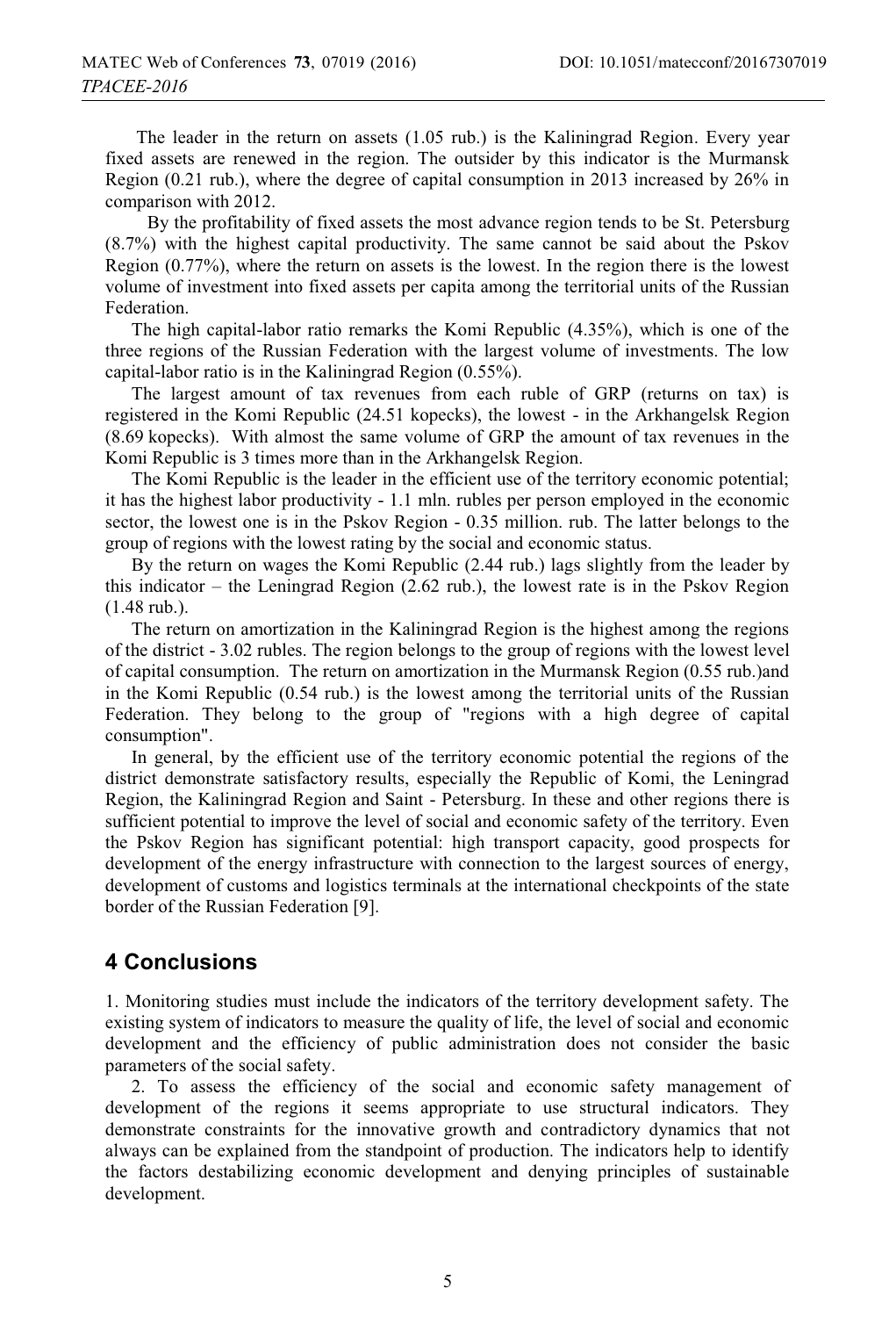3. To illustrate a sustainable outcome of the study it is necessary to introduce a number of environmental indicators, including structural ones, such as the dynamics of all types of pollution, dynamics of production and consumption waste as a whole and per capita, and others.

4. It should be stated that the existing system of indicators to measure the quality of life, the level of social and economic development, and the effectiveness of government management almost doesn't take into account innovative components. We used the index of innovative development.

|                                                           | <b>Actual value</b> |                      |                                |                  |                      |                       |              |                |                    |                        |                       |                                |
|-----------------------------------------------------------|---------------------|----------------------|--------------------------------|------------------|----------------------|-----------------------|--------------|----------------|--------------------|------------------------|-----------------------|--------------------------------|
| Indicators                                                | Threshold           | The Komi<br>republic | The Republic of<br>Karelia     | Saint-Petersburg | Leningrad<br>Region  | Arkhangelsk<br>Region | Pskov Region | Vologda Region | Murmansk<br>Region | Novgorod Region        | Kaliningrad<br>Region | RF, NWFD<br>(average)          |
| per capita, % from<br>Volume of GRP<br>world average      | 100                 | 8.65                 | 4.5                            | 41               | 6.5                  | 6.4                   | 2.7          | 4.9            | 5.9                | 4.5                    | 4.6                   | NWFD-8.97                      |
| production,%;<br>decline in<br>industrial<br>Level of     | $30 -$<br>40        | 100.7                | 100<br>$\overline{\mathbf{3}}$ | 91.8             | 100.<br>$\mathbf{1}$ | 108.3                 | 94.0         | 105.6          | 97.8               | 109.<br>$\overline{c}$ | 108.7                 | RF-NWFD-<br>NWFD-97,6<br>101.7 |
| Level of capital<br>$\rm consumption, \%$                 | 60                  | 46.2                 | 43.<br>$\overline{4}$          | 36.8             | 32.4                 | 41                    | 40.4         | 43.1           | 39.5               | 43.8                   | 34.7                  | $NWFD-39.0$<br>$RF - 46.3$     |
| investment to<br>Ratio of<br>VRP,%                        | 20                  | 40.6                 | 19.<br>$\overline{4}$          | 19.0             | 36.6                 | 30.7                  | 31.1         | 22.1           | 23.0               | 29.8                   | 24.8                  | NWFD-25.3                      |
| development<br>innovation<br>Index of                     | 0.21<br>85          | 0.3728               | 0.2<br>755                     | 0.53<br>82       | 0.38<br>07           | 0.317<br>$\mathbf{1}$ | 0.23<br>24   | 0.3124         | 0.35<br>58         | 0.31<br>63             | 0.287<br>$\mathbf{1}$ | RF-0.3227                      |
| unemployment,<br>registered and<br>Level of<br>quasi<br>% | $8 - 10$            | 8.1                  | 6                              | 1.5              | 4.5                  | 7.3                   | 6.5          | 5.6            | 6.7                | 3.7                    | 5.4                   | NWFD-4.1<br>RF-5.2             |

Table 1. Level of social and economic safety of the region.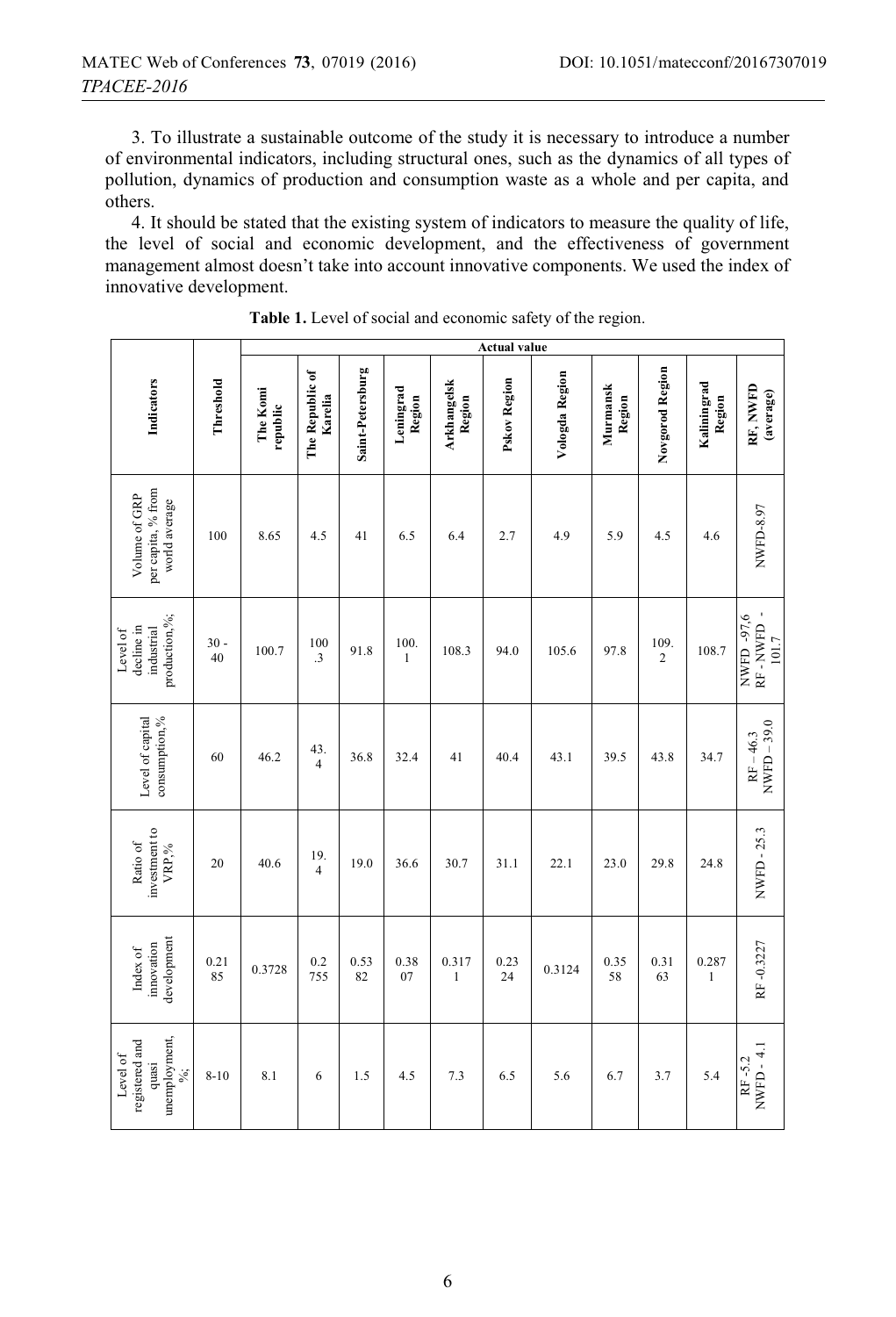| the region from<br>budget to the<br>assistance to<br>the federal<br>$% \left( \mathcal{N}\right)$ volume of | 0.5          | 0.11   | 0.3<br>$\overline{\mathbf{4}}$ | 0.07                     | 0.11      | 0.23                  | 0.41                   | 0.18   | 0.14                 | 0.19                  | 0.35                  | NWFD-0.26                                                               |
|-------------------------------------------------------------------------------------------------------------|--------------|--------|--------------------------------|--------------------------|-----------|-----------------------|------------------------|--------|----------------------|-----------------------|-----------------------|-------------------------------------------------------------------------|
| social programs<br>expenditures on<br>to VRP,%<br>Ratio of                                                  | 20           | 11     | 16.<br>$\overline{c}$          | 10.5                     | 9         | 32.5                  | 18                     | 11     | 16.8                 | 11                    | 11.9                  | NWFD-14.8                                                               |
| 10% richest and<br>10% poorest<br>revenues of<br>population<br><b>Katio</b> of<br>rming                     | 10:1         | 16.6:1 | 11.<br>3:1                     | 20.2<br>$\div 1$         | 13:1      | 12.4:<br>$\mathbf{1}$ | 11.5:<br>$\,1$         | 12.1:1 | 14:1                 | 14.1:<br>$\mathbf{1}$ | 12.9:<br>$\mathbf{1}$ | $RF - 16.8:1$<br>NWFD-13.8                                              |
| population below<br>threshold,%;<br>Share of<br>poverty                                                     | 10           | 14     | 15                             | 8.3                      | 11        | 14.1                  | 16.9                   | 13.1   | 11                   | 13                    | 12.3                  | NWFD-12.9                                                               |
| average wages<br>minimum and<br>Ratio of                                                                    | 1:3          | 1:6    | 1:5                            | $\mathbf{1}$<br>:4.3     | 1:<br>4.2 | 1:6                   | 1:3.5                  | 1:4.5  | 1:3.6                | 1:4.2                 | 1:3.2                 | $RF -1:5.5$                                                             |
| crimes per 100<br>(amount of<br>Urime rate<br>thousand<br>persons),<br>thousands                            | $5 - 6$      | 2.377  | 1.9<br>95                      | 1.10<br>$\boldsymbol{0}$ | 1.10<br>5 | 1.655                 | 1.35<br>$\overline{c}$ | 2.050  | 1.67<br>$\mathbf{1}$ | 2.06<br>$\bf{0}$      | 1.617                 | $\begin{array}{c} \textrm{RF}-1.508 \\ \textrm{NWFD}-1.476 \end{array}$ |
| Population life<br>expectancy,<br>years                                                                     | $65 -$<br>70 | 68.9   | 68.<br>$\overline{4}$          | 74.1                     | 70.4      | 70.3                  | 67.2                   | 69.8   | 70.5                 | 68.4                  | 70.8                  | NWFD-71.3<br>$RF - 71$                                                  |
| Population life<br>expectancy,<br>years                                                                     | $65 -$<br>70 | 68.9   | 68.<br>$\overline{4}$          | 74.1                     | 70.4      | 70.3                  | 67.2                   | 69.8   | 70.5                 | 68.4                  | 70.8                  | $\begin{array}{c} \rm{RF} - 71 \\ \rm{NWFD} - 71.3 \end{array}$         |

Effective use of the economic potential of the North-West Federal District regions it is presented in Table 2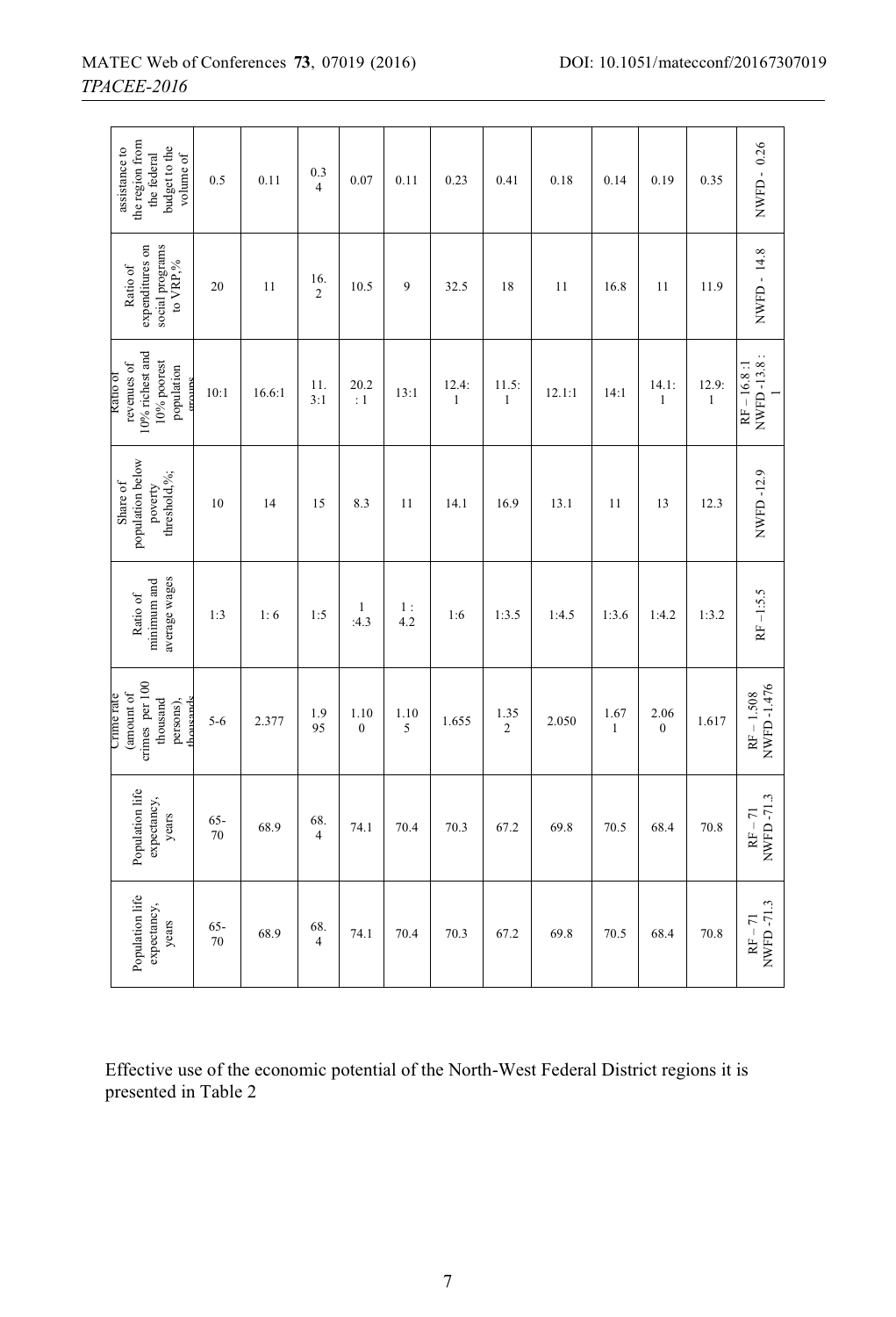| Territorial units of<br>the Russian<br>federation | Return<br><sub>on</sub><br>investme<br>nt, rub | Return<br><sub>on</sub><br>assets.<br>rub | Profi<br>tabili<br>ty of<br>capit<br>al<br>asset<br>$s, \%$ | Capital-<br>labor<br>ratio, mln<br>rub/per<br>capita | Return<br><sub>on</sub><br>taxes,<br>kop | Produc<br>tivity,<br>mln.ru<br>h | Return<br><sub>on</sub><br>wages<br>rub | Return<br>on<br>amorti<br>zation.<br>rub. |
|---------------------------------------------------|------------------------------------------------|-------------------------------------------|-------------------------------------------------------------|------------------------------------------------------|------------------------------------------|----------------------------------|-----------------------------------------|-------------------------------------------|
| The Republic of<br>Karelia                        | 5.87                                           | 0.36                                      | 2.43                                                        | 1.61                                                 | 11.43                                    | 0.59                             | 1.77                                    | 0.84                                      |
| The Komi Republic                                 | 3.02                                           | 0.25                                      | 3.3                                                         | 4.35                                                 | 24.51                                    | 1.1                              | 2.44                                    | 0.55                                      |
| The Arkhangelsk<br>Region                         | 2.67                                           | 0.37                                      | 1.08                                                        | 2.34                                                 | 8.69                                     | 0.85                             | 2.19                                    | 0.89                                      |
| The Vologda<br>Region                             | 5.77                                           | 0.28                                      | 1.19                                                        | 2.15                                                 | 11.78                                    | 0.59                             | 1.96                                    | 0.64                                      |
| The Kaliningrad<br>Region                         | 4.28                                           | 1.05                                      | 4.8                                                         | 0.55                                                 | 30.3                                     | 0.58                             | 1.93                                    | 3.02                                      |
| The Leningrad<br>Region                           | 2.94                                           | 0.3                                       | 3.88                                                        | 3.03                                                 | 24.28                                    | 0.92                             | 2.62                                    | 0.94                                      |
| The Murmansk<br>Region                            | 4.98                                           | 0.21                                      | 2.71                                                        | 3.42                                                 | 16.2                                     | 0.73                             | 1.52                                    | 0.54                                      |
| The Novgorod<br>Region                            | 3.38                                           | 0.45                                      | 2.25                                                        | 1.27                                                 | 12.28                                    | 0.57                             | 2.04                                    | 1.03                                      |
| The Pskov Region                                  | 4.19                                           | 0.36                                      | 0.77                                                        | 0.98                                                 | 13.82                                    | 0.35                             | 1.48                                    | 0.89                                      |
| Saint-Petersburg                                  | 6.8                                            | 0.57                                      | 8.57                                                        | 1.69                                                 | 22.62                                    | 0.97                             | 2.2                                     | 1.56                                      |

**Table 2.** Effective use of the economic potential of the North-West Federal District regions.

Source: the table is prepared on the basis of the data "Social and economic situation in the federal districts" - 2013 [12] federal districts" - 2013 [12].

### **References**

- 1. I.E. Denezhkina, D.A. Suzdaleva Effective crisis management, **10**, 1-8 (2012)
- 2. *Report on effectiveness complex assessment of the executive bodies of the territorial units of the Russian Federation by the end of 2013* (Ministry of regional development, Moscow, 2013)
- 3. E.S. Ivleva, Modernization of the Russian economy: forecasts and reality: Collection of papers of the international scientific and practical conference on 25th of March 2015, 96-100 (2015)
- 4. J. Fiksel, *Design for Environment: Creating eco-efficient products and processes* (McGraw - Hill Companies, 1996)
- 5. I. Kalinkova, Magazine "Expert North-West", **15(662)**, 3-6 (2014)
- 6. J. Kirshner, Review of International Political Economy, **5(1)**, 64 91 (1998)
- 7. Kh.S. Pakh, Journal of Vlast i upravlenie na Vostoke Rossii, **2**, 42 <sup>47</sup> (2012)
- 8. Information on http:www.complexdoc.ru
- 9. Information on http://gov.spb.ru/static/writable/documents/2014/04/24/
- 10. Information on http://www.gks.ru/bgd/regl/b13\_20/Main.htm (2014).
- 11. A.D. Ursul, Journal Bezopasnost' Evrazii, **1**, 443–456 (2001)
- 12. Information on http://gtmarket.ru/news/2014/03/13/6628 (march 13, 2014).
- 13. L.G. Vorona-Slivinskaia, Kh. S. Pak, Journal Problemi upravleniya riskami v tekhnosfere, **1**, 119 -124 (2015)
- 14. N.V. Zubarevich, E.A. Gordina Sozialnie rashody v Rossii: federalnii i regionalnie budzheti, Information on http//csils.hse.ru/2015.